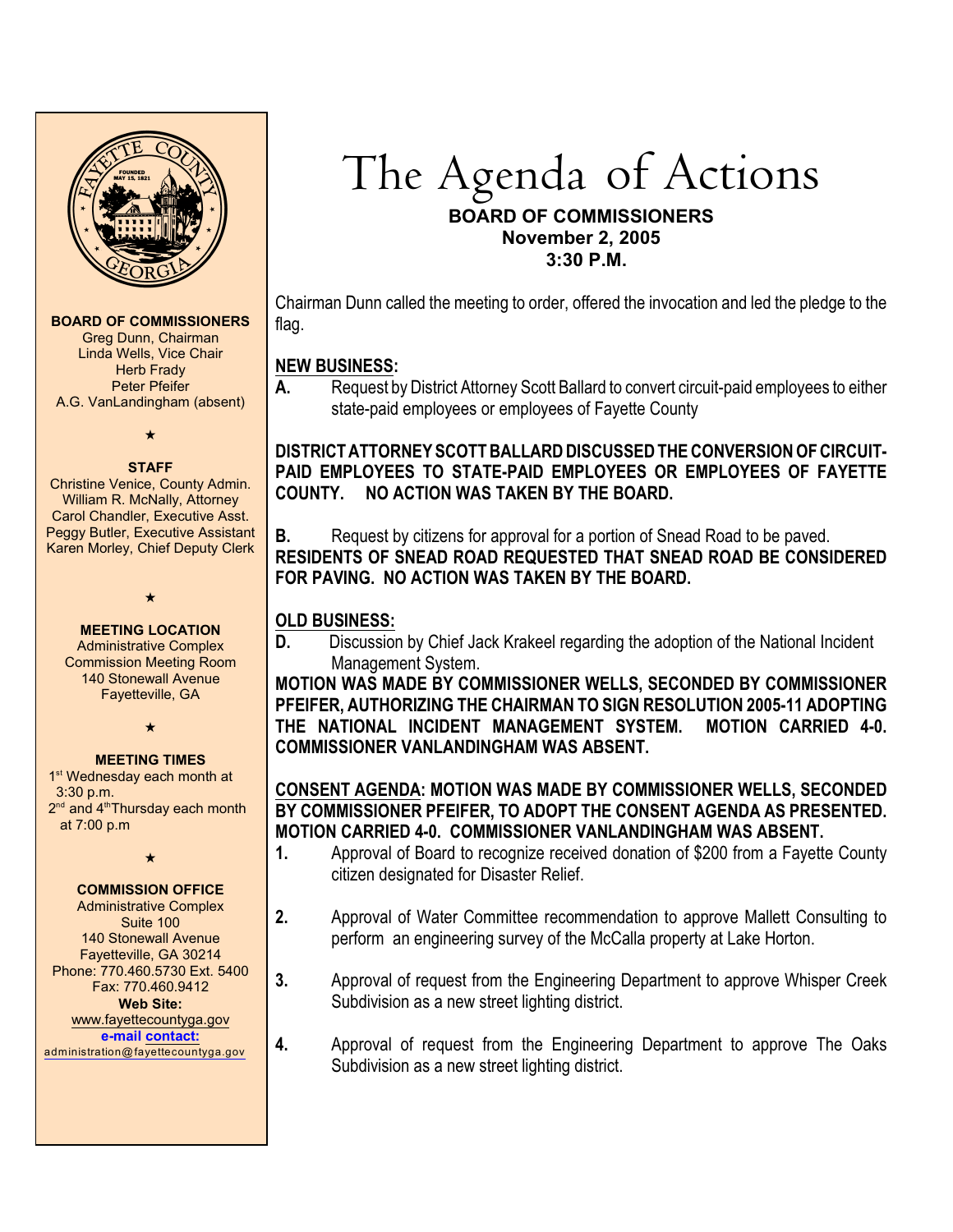# **Agenda of Action November 2, 2005 Page 2**

- **5.** Approval to increase expenditures in Recreation's fencing budget by \$6,471.85 for insurance funds received for storm damage.
- **6.** Approval of supplemental budget adjustments for the fiscal year ending June 30, 2005.

# **PUBLIC COMMENT:**

Members of the public are allowed up to five minutes each to address the Board on issues of concern other than those items which are on this evening's agenda.

**CHIEF JACK KRAKEEL** introduced Mike Sherberger, Director of the Office of Homeland Security/Georgia Emergency Management Agency.

**MIKE SHERBERGER, DIRECTOR OF THE OFFICE OF HOMELAND SECURITY/GEMA,** thanked the board for allowing chief Krakeel to participate in their efforts and summarized his accomplishments.

# **STAFF REPORTS:**

**PHIL MALLON, DIRECTOR OF ENGINEERING, introduced the newest member of the Engineering Department,** Jeremy Greenberg, Civil Engineer.

**COUNTY ATTORNEY BILL MCNALLY** said he had an agreement for the Redwine Road multi-use paths project from the Georgia Department of Transportation ready for execution by the chairman.

**MOTION WAS MADE BY COMMISSIONER FRADY, SECONDED BY COMMISSIONER WELLS, AUTHORIZING THE CHAIRMEN TO EXECUTE THE AGREEMENT FOR THE REDWINE ROAD MULTI-USE PATHS. MOTION CARRIED 4-0. COMMISSIONER VANLANDINGHAM WAS ABSENT.**

**COUNTY ATTORNEY DENNIS DAVENPORT** requested an Executive Session to discuss 2 legal items.

**MOTION WAS MADE BY COMMISSIONER WELLS, SECONDED BY COMMISSIONER PFEIFER, TO ADJOURN TO EXECUTIVE SESSION TO DISCUSS 2 LEGAL ITEMS. MOTION CARRIED 4-0. COMMISSIONER VANLANDINGHAM WAS ABSENT.**

### **EXECUTIVE SESSION:**

**LEGAL:** Attorney Dennis Davenport discussed a legal item with the Board.

# **THE BOARD TOOK NO ACTION ON THIS MATTER.**

**LEGAL:** Attorney Dennis Davenport discussed a legal item with the Board.

### **THE BOARD TOOK NO ACTION ON THIS MATTER.**

**EXECUTIVE SESSION AFFIDAVIT:**